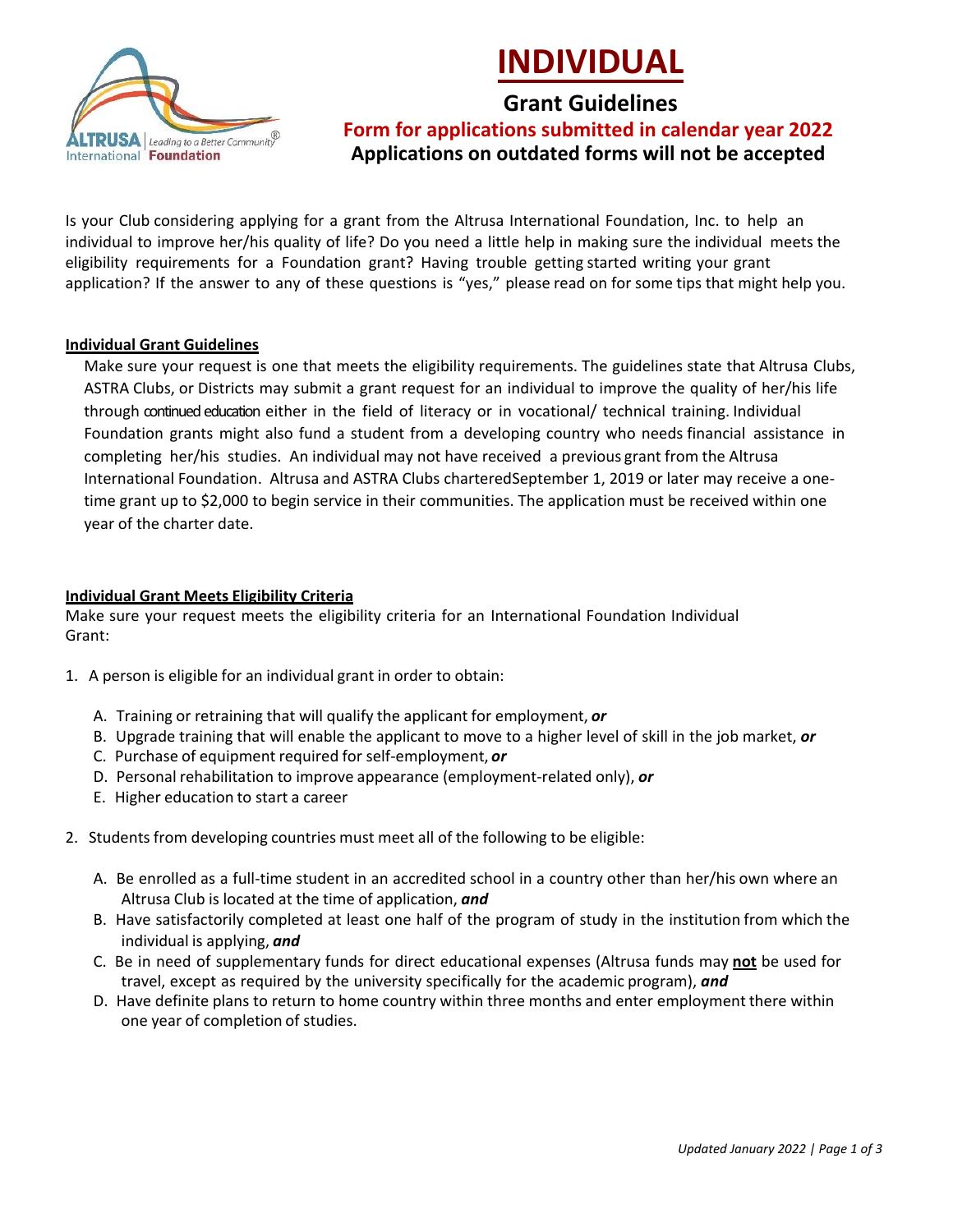Make sure that all areas in the "Individual Evaluation Criteria" are covered in your proposal. The reviewers look specifically for each area that is described in the instructions to make sure the Club or Districtincluded that information. For example, the proposal needs to state how did Club or District members learn about the Individual's need and how or why the Club or District decided to support this individual. A grant application should not be overly lengthy, but each of the seven items listed on thechecklist need to be explored in the proposal. An abstract of the proposal should be included on the first page of the application; then attach to your application all the required information.

## **Individual Grant Evaluation Checklist**

Checklist for **INDIVIDUAL** Grant Application. All items MUST be included in request.

- 1. Individual profile resume (5 points)
- 2. Clearly define how the grant will assist individual to meet career goals (20 points)
- 3. Clearly define the relationship of individual applicant to Altrusa Club, ASTRA Club, or District (20 points)
	- A. Current relationship (10)
	- B. Individual's plan for providing feedback to Club or District during year (10)
- 4. Clearly define the designated budget (30 points)
	- A. Use of Altrusa funding (10)
	- B. Source of other necessary funds (10)
	- C. How other funds will be raised (10)
- 5. Clearly define the plan for feedback to the Foundation and the local Club or District through the Follow-up report submitted one year after the grant is awarded (10 points) A. Financial Report (5)
	- B. Grant's anticipated impact on individual's career goals (5)
- 6. Clearly define the planned local publicity (10 points)
- 7. Application request is typed (5 points)

## **General**

Make sure your application reaches the Altrusa International Foundation, Inc. office by the specified due date. Applications for those grants awarded in November must be postmarked no later than September 15<sup>th</sup>. For the grants awarded in May, applications must be postmarked no later than **March 15th** . **An Individual may only receive a grant from the Foundation once in their lifetime.**

The maximum Altrusa International Foundation grant amount is \$4,000. The number of grants funded and the amount of each individual grant is dependent upon the available funding and the number and quality of applications. The Altrusa International Foundation, Inc. reserves the right to make the final decision on all applications. The grant recipient is obligated to use the money for the intended purpose and must file a report within one year after the grant is awarded. If the grant is not used for its intended purpose, the recipient must return the grant money in full to the Foundation. If the money is returned as requested, the sponsoring Club or District is eligible to submit another proposal at a future date on the individual recipient's behalf. Altrusa Clubs, ASTRA Clubs, and Districts are able to apply for (1) service grant per cycle of the fiscal year.